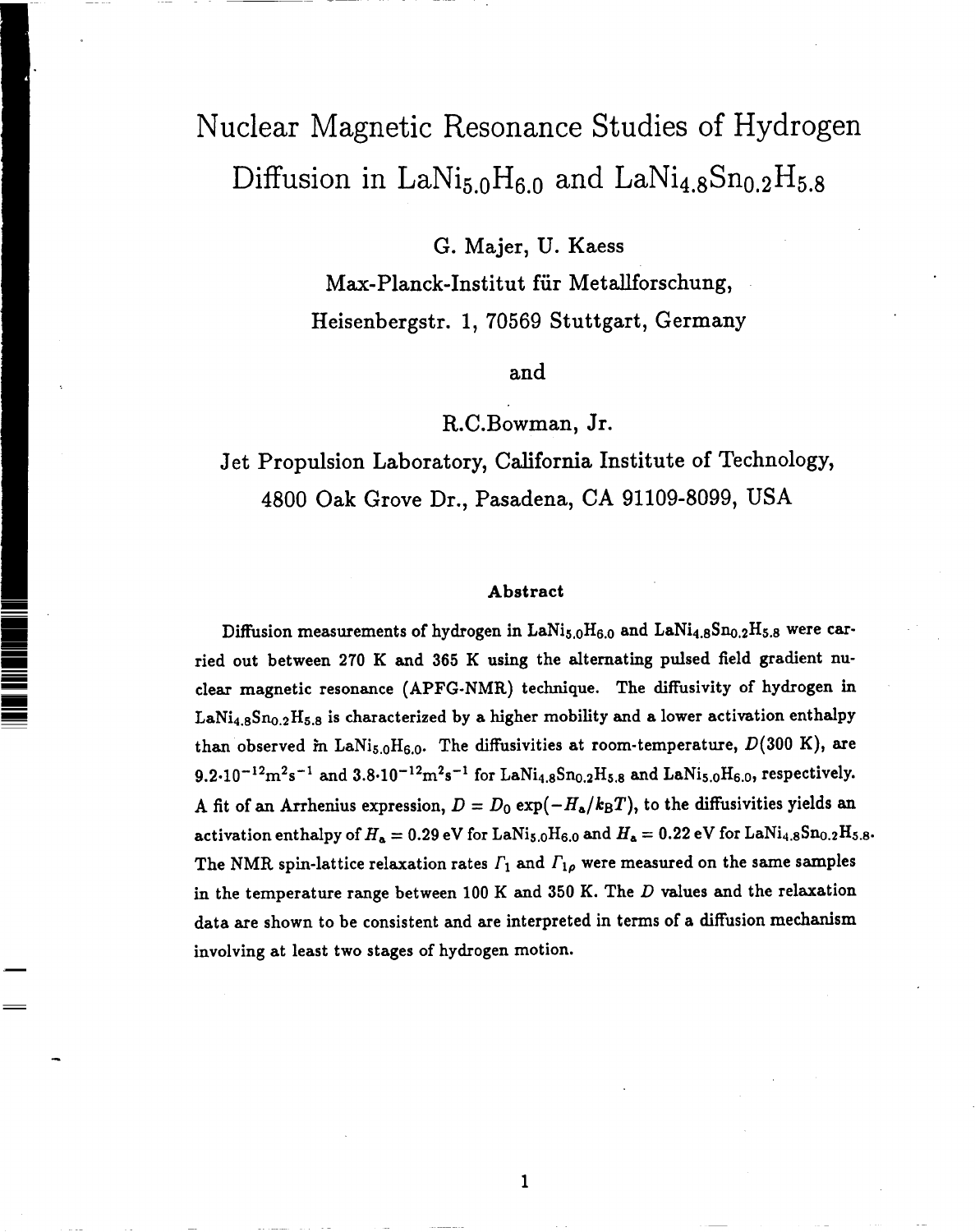#### . 1. Introduction

-

=

—

.-

The highly favorable hydrogen storage properties of  $\text{LaNi}_5\text{H}_x$  and related systems have made them the subject of many investigations. In spite of intensive research, fundamental properties of these systems such as metal-hydrogen interaction and hydrogen diffusion behavior are still under discussion. NMR line-widths measurements of protons (deuterons) in LaNi<sub>5</sub>H<sub>x</sub> (LaNi<sub>5</sub>D<sub>x</sub>) [1] and proton relaxation rate measurements [2, 3,4, 5] have been conducted in an effort to understand the microscopic nature of hydrogen motion. The NMR wide-line spectra show both narrow and broad resonances within certain temperature ranges [1]. The proton spin-lattice relaxation rate, measured either in the laboratory frame,  $\Gamma_1$ , or in the rotating frame,  $\Gamma_{1\rho}$ , indicates that hydrogen motion proceeds via a complex mechanism, with multiple site occupancy and at least two types of thermally activated jump processes [5]. The dipolar contribution to the relaxation rate,  $\Gamma_{1,d}$  and  $\Gamma_{1,d}$ , is characterized by unequal slopes on the low and high-temperature sides of the  $\ln(\Gamma_{1,d})$  and  $\ln(\Gamma_{1,\rho,d})$  versus  $T^{-1}$  curves. Furthermore,  $\Gamma_{1\rho}$  studies performed at different resonance frequencies in the rotating frame,  $\omega_1/2\pi$ , indicate at low temperatures  $\Gamma_{1\rho,d} \sim \omega_1^{-1.35}$  [6], while  $\Gamma_{1\rho,d} \sim \omega_1^{-2}$  is expected for a single thermally activated process. In  $\beta$ -LaNi<sub>5-y</sub>Al<sub>y</sub>H<sub>x</sub>, Al substitution for Ni increases *Ha* with subsequent reduction in the apparent difhsion coefficient by more than two orders of magnitude going from  $y = 0$  to  $y = 1.5$  [8]. A similar behavior was found for hydrogen diffusion in LaNi<sub>4</sub>BH<sub>1.5</sub> [5]. Owing to the lack of lattice-specific theories for the complex hydrogen sublattices in these systems, all analyses of the proton spin lattice relaxation rates are based on Lorentzian spectral density functions introduced by Bloembergen, Purcell and Pound [9] (BPP-functions).

— As an alternative to relaxation rate measurements, the use of pulsed magnetic field 'gradients provides a direct access to the long-range diffusivity  $D$  [10]. In the case of powdered LaNi<sub>5</sub>H<sub>x</sub>, the random variation of the magnetization causes large nonuniform background magnetic field gradients  $G_i$ . Thus, for a correct measurement of the diffusivity alternating pulsed field gradients (APFG) are required in order to eliminate contributions from the cross term between the applied gradients and the random background gradients [11, 12]. Karlicek and Lowe measured the diffusivity of hydrogen in LaNi<sub>5</sub>H<sub>6.5</sub> between 331 K and 375 K using the APFG-technique [12]. In the present work, we also applied the APFG-NMR to study hydrogen diffusion in  $\text{LaNi}_{5.0}\text{H}_{6.0}$  with the goal to extend the range of the diffusion data to lower temperatures. A further aim of our work is to investigate the change in the diffusivity if in LaNi $_5H_x$  Ni is partly substituted by Sn. Tin substitution for nickel produces substantial decrease in the plateau pressure along with reductions in the absorption-desorption hysteresis ratios [13, 14]. Since the LaNi<sub>5-x</sub>Sn<sub>x</sub> alloys have shown greatly enhanced stability of the hydride storage capacity during both thermal [15] and electrochemical [16] cycling, these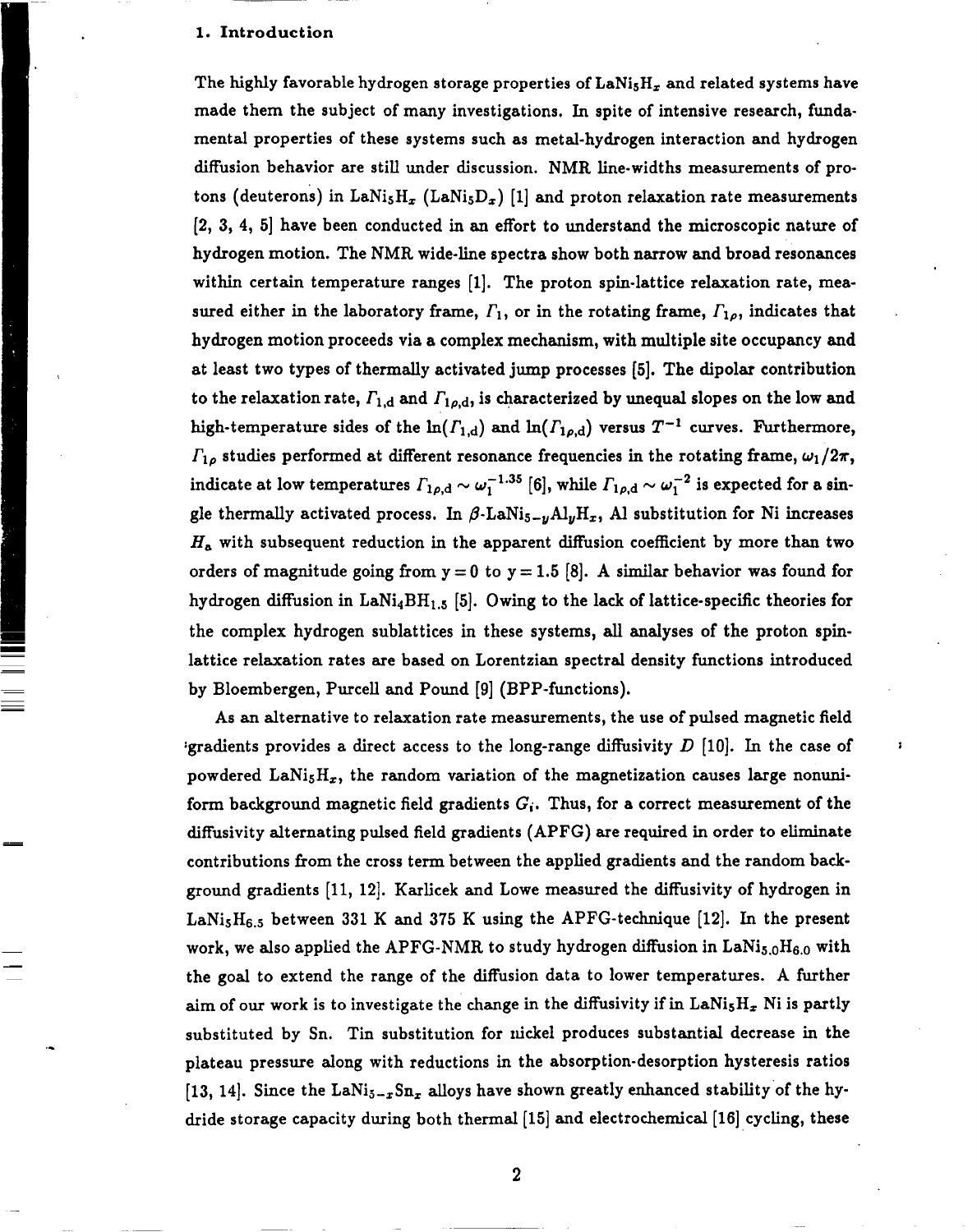alloys are very promising candidates for several technological applications. Therefore, we measured the hydrogen diffusion in  $\text{LaNi}_{4.8}\text{Sn}_{0.2}\text{H}_{5.8}$  by means of APFG-NMR for temperatures between 270 K and 350 K. The diffusion data are discussed together with information deduced from the proton spin-lattice relaxation rates  $\Gamma_1$  and  $\Gamma_{1\rho}$  that we measured at the same samples.

#### 2. Experimental details

;

The preparation and characterization of the high-purity  $\text{LaNi}_{5.0}\text{H}_{6.0}$  sample has been previously described by Spada et al. [5] when the sample was used for proton relaxation time measurements. The starting alloy  $\text{LaNi}_{4,8}\text{Sn}_{0,2}$  had been prepared at the Iowa State University, Ames Laboratory. The LaNi<sub>4.8</sub>Sn<sub>0.2</sub>H<sub>5.8</sub> sample for the present NMR experiments had been prepared by reacting powder contained in a 7 mm o.d. quartz tube with hydrogen gas following the procedures of Spada et al. [5] except the maximum pressure was below 1.5 bar. The bottom of the tube with the hydrided powder was cooled in liquid nitrogen while the tube was sealed with a flame [15].

The proton relaxation rates  $\Gamma_1$  were measured with the same Bruker NMR spectrometer previously used by Spada et al. [5]. The spin-lattice relaxation rates  $\Gamma_1$  were determined at a resonance frequency of  $\omega_0/2\pi = 34.5$  MHz via the inversion-recovery method. The measurements of the relaxation rates in the rotating-frame,  $\Gamma_{1o}$ , were performed employing a spin-locking field of 7.3 G, corresponding to  $\omega_1/2\pi = 31.0$  kHz, at  $\omega_0/2\pi = 34.5$  MHz for LaNi<sub>5.0</sub>H<sub>6.0</sub> and  $\omega_0/2\pi = 45.7$  MHz for LaNi<sub>4.8</sub>Sn<sub>0.2</sub>H<sub>5.8</sub>.

The diffusivities were measured employing the alternating pulsed field gradient (APFG) technique proposed by Karlicek and Lowe [11]. The applied APFG-sequence consists of five  $180^0$  rf-pulses as illustrated in Fig. 1. Typical operating conditions were gradient pulse length  $\delta = 0.5$  ms and time between two 180<sup>0</sup> rf-pulses  $2\tau = 1.6$  ms. The gradient coils are of anti-Helmholtz type with an inductivity of about 1 mH and an inner diameter of 26 mm and are fixed in the 89 mm room-temperature bore of a superconducting magnet. The positive and negative gradients required in an APFG experiment are produced by separate home-built current supplies. Field gradient pulses up to 25 T  $m^{-1}$  corresponding to a current of 60 A through the gradient coils are obtained with high reproducibility and linearity over the sample volume of about  $0.5 \text{ cm}^3$ . A fine adjustment assures that the negative and positive gradient pulses have the same size.

The NMR-signals were observed at a resonance frequency of 37.7 MHz with a homebuilt Fourier-transform spectrometer using phase-alternating pulse schemes and quadrature detection. In order to improve the signal-to-noise ratio, signal averaging was per-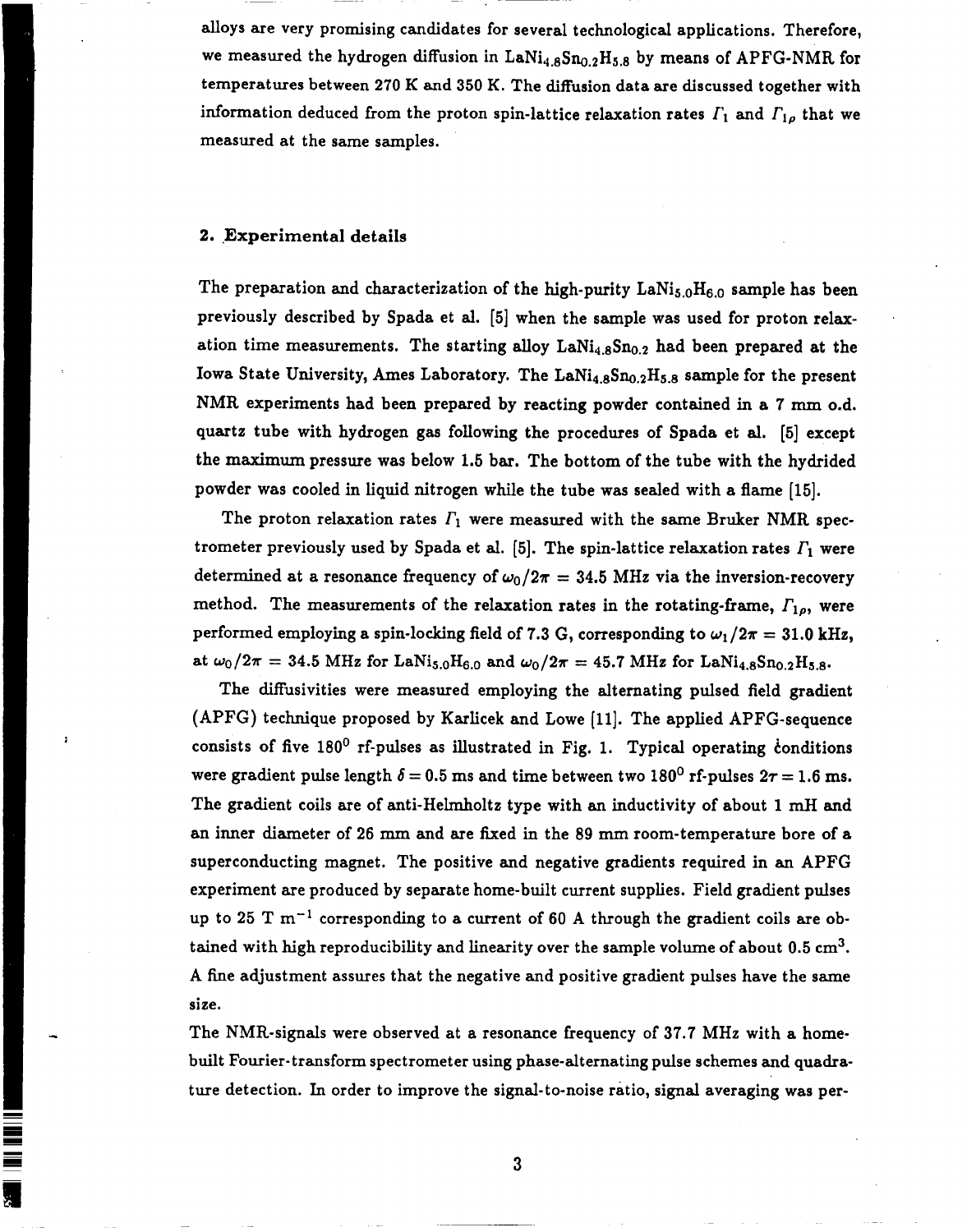formed up to 200 times.

The sample temperature was monitored with two Pt-PtRh thermocouples placed slightly above and below the sample. The temperatures were stabilized by means of a digital PID controller combined with ohmic heating. Temperatures below room-temperature were achieved by cooling with cold nitrogen gas.

For the APFG-measurements the amplitude of the gradient pulses,  $G_A$ , was varied in 18 steps and the corresponding echo amplitude of the nuclear magnetization [11],

$$
M(10\tau) = M_0(10\tau) \cdot \exp\bigg[-\gamma^2 D\bigg(\frac{10}{3}G_0^2\tau^3 + 12I_3^2\tau + 4I_2 - 4I_3I_1\bigg)\bigg] \qquad (1)
$$

with

$$
I_1 = \int\limits_0^{\delta} \int\limits_0^{t'} G(t'') dt'' dt', \qquad I_2 = \int\limits_0^{\delta} \Big[ \int\limits_0^{t'} G(t'') dt'' \Big]^2 dt', \qquad I_3 = \int\limits_0^{\delta} G(t') dt', \qquad (2)
$$

was measured at the time  $t = 10\tau$ . In Eq. (1)  $\gamma = 2.6752 \cdot 10^8$  rad  $s^{-1}T^{-1}$  denotes the gyromagnetic ratio of the proton and  $G_0$  is a background field gradient. It is an important feature that in Eqs. (1) and 2), there is no cross term  $G_A \cdot G_0$  contributing to the echo-attenuation, as it is the case for simpler PFG-sequences [10]. Thus, the APFG-technique permits the diffusivity to be measured independent of  $G_0$ , and herewith independent of the random background gradients  $G_i$  contributing to  $G_0$ . The deviations from the rectangular shape of the gradient pulses with nominal length  $\delta$ and amplitude  $G_A$  are taken into account by measuring the time dependent current through the gradient coil at a calibrated resistor. Subsequently, this signal is digitized in a 10 MHz transient recorder with 12 bit resolution and the integrals in Eq. (2) are numerically evaluated. The diffusivity  $D$  follows from the slope of a plot of  $\ln\left(M(G_A,10\tau)\right)$  versus  $\gamma^2\left({10\over 3}G_0^2\tau^3+12I_3^2\tau+4I_2-4I_3I_1\right).$ 

#### 3. Results and discussion

.-

The diffusivities of hydrogen in LaNi<sub>5.0</sub>H<sub>6.0</sub> and LaNi<sub>4.8</sub>Sn<sub>0.2</sub>H<sub>5.8</sub> measured by APFG-NMR are shown in Fig. 2. Within the investigated temperature range, the  $D$  values for each sample are well represented be a single Arrhenius law,  $D = D_0 \exp(-H_a/k_BT)$ , with the diffusion parameters given in table 1. The diffusivities measured at 300 K, D(300 K), are also included in this table. **Karlicek and Lowe** [12] performed **APFG**measurements of hydrogen diffusion in  $\text{LaNi}_5\text{H}_6$ , between 331 K and 375 K. Their results, which are shown as a dashed line in Fig. 2, correspond to  $D(300\,\mathrm{K}) = 1.4 \cdot 10^{-12} \,\mathrm{m}^2\mathrm{s}^{-1}$ and  $H_a = 0.42$  eV. The larger  $H_a$  and slower D measured by Karlicek and Lowe for  $\text{LaNi}_5\text{H}_{6.5}$  compared to the present results may be attributed to the larger hydrogen content in their sample. This type of change with increasing hydrogen content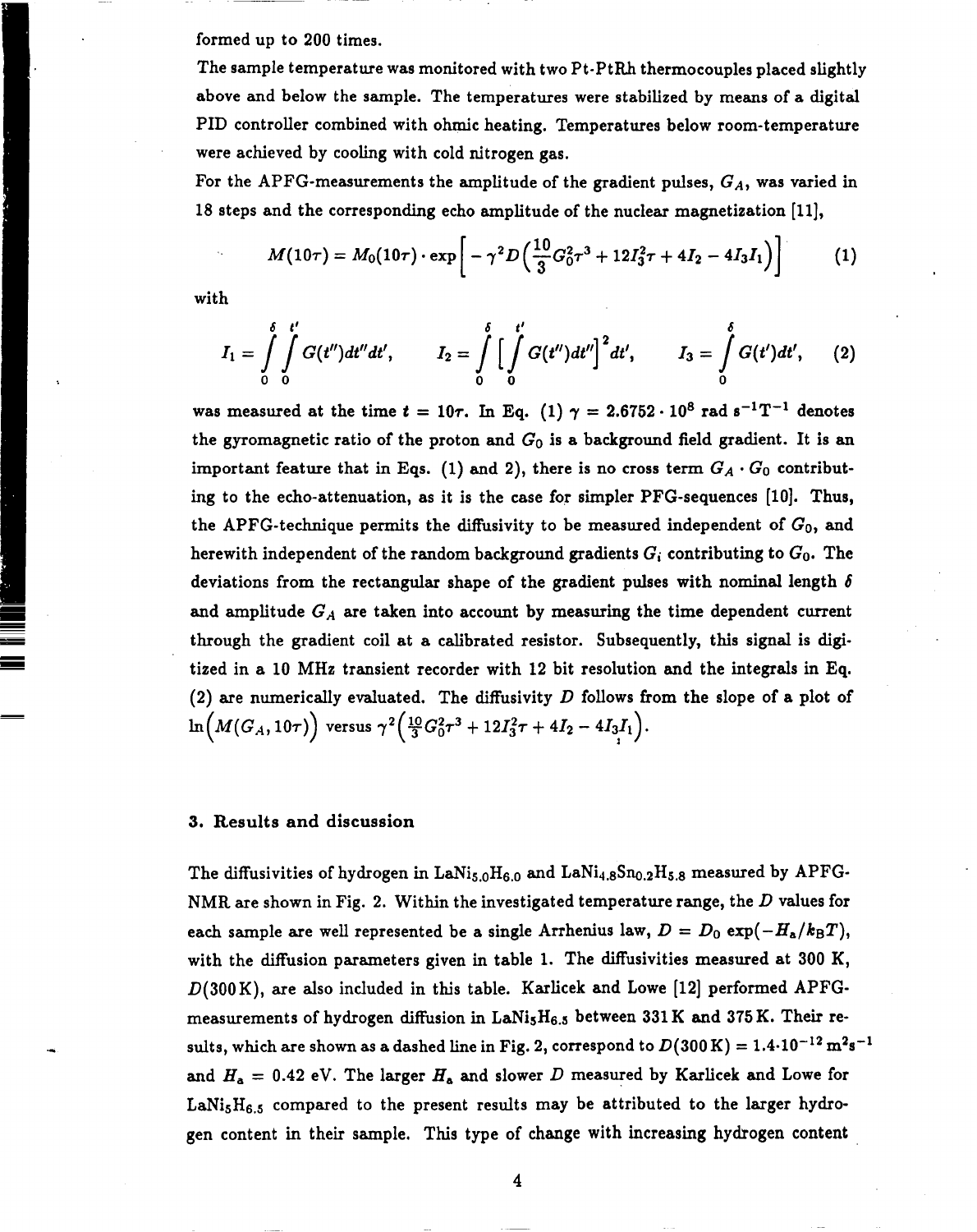has been noted previously in several metal hydrides [17, 18, 19, 20]. Richter et al. studied the hydrogen diffusivity in LaNi<sub>5</sub>H<sub>6</sub> by quasi-elastic neutron scattering [21]. They found for the diffusivity at room-temperature  $D(300\,\text{K}) = 5.0 \cdot 10^{-12} \text{ m/s}^{-1}$ , in very good agreement with the present results. Ziichner et al. [22] observed by electrochemical measurements in LaNi<sub>5</sub>H<sub>x</sub> diffusion coefficients at room-temperature between  $2.03 \cdot 10^{-12}$   $\mathrm{m}^2\mathrm{s}^{-1}$  and  $2.70 \cdot 10^{-12}$   $\mathrm{m}^2\mathrm{s}^{-1}$  depending on the orientation of the LaNis crystal. Recent magnetic after-effect measurements [23] yielded *Ha =* 0.29 eV in La $(\mathrm{Ni_{0.7}Fe_{0.3}})_{\mathrm{s}}\mathrm{H_2}$  and  $H_{\mathrm{a}} = 0.32$  eV in La $(\mathrm{Ni_{0.7}Fe_{0.3}})_{\mathrm{s}}\mathrm{H_0}$ .7, which agree well with the activation enthalpies measured in LaNi<sub>5</sub>H<sub>6</sub> by quasi-elastic neutron scattering [21],  $H_a = 0.275$  eV, and by the APFG-studies of the present work,  $H_a = 0.29$  eV.

**An** interesting feature of the present APFG-results is that the diffisivity D is higher and the activation enthalpy  $H_a$  is smaller in LaNi<sub>4.8</sub>Sn<sub>0.2</sub>H<sub>5.8</sub> compared to LaNi<sub>5.0</sub>H<sub>6.0</sub>. The  $\Gamma_1$  and  $\Gamma_{1\rho}$  data measured on the same samples also indicate a higher hydrogen mobility in LaNi<sub>4.8</sub>Sn<sub>0.2</sub>H<sub>5.8</sub>. It is evident from Fig. 3 that in this system the  $\Gamma_1$  and  $\Gamma_{1\rho}$ maxima are both observed at lower temperatures than in  $\text{LaNi}_{5.0}\text{H}_{6.0}$ . By contrast, a reduction in the hydrogen mobility and an increase in the effective activation enthalpy is reported for the substitution of aluminum for nickel in LaNi<sub>5</sub>H<sub>x</sub> [7, 8]. In metal hydrides the proton relaxation rate may be decomposed according to

$$
\Gamma_1 = \Gamma_{1,e} + \Gamma_{1,d}.\tag{3}
$$

The electronic contribution  $\Gamma_{1,e}$  results from the interaction between the magneti moments of the protons and the conduction electrons, and it follows the Korring. relation [24]

$$
T/\Gamma_{1,e}=c_{\rm K}.\tag{4}
$$

Below temperatures of about 200 K the  $\Gamma_1$  data clearly show Korringa behavior with  $c_K = 26.7$  Ks for LaNi<sub>5.0</sub>H<sub>6.0</sub> and  $c_K = 17.5$  Ks for LaNi<sub>4.8</sub>Sn<sub>0.2</sub>H<sub>5.8</sub> (see dashed lines in Fig. 3). Providing that the dipole-dipole interaction between the hydrogen nuclei and the host nuclei is negligible, the dipolar spin-lattice relaxation rates are given by the relations [10]

$$
\Gamma_{1,d}=3/2\gamma^4\hbar I_H(I_H+1)\Big[J^{(1)}(\omega_0)+J^{(2)}(2\omega_0)\Big],\qquad \qquad (5)
$$

$$
\Gamma_{1\rho,d}=3/8\gamma^4\hbar I_H(I_H+1)\Big[J^{(0)}(2\omega_1)+10\cdot J^{(1)}(\omega_0)+J^{(2)}(2\omega_0)\Big].
$$
 (6)

 $I_{\rm H}$  denotes the spin quantum-number of hydrogen and  $J^{(q)}(\omega)$  are the spectral density functions, which are obtained by Fourier-trmsforrnation of the correlation functions describing the time-dependence of the dipolar interactions. The simplest approximation are correlation functions that decay exponentially with time, as proposed in the BPP-model [9]. The solid lines in Fig. 3 represent fits of Eqs. (3) and (6) to the high-temperature sides of the  $\Gamma_{1\rho}$  maxima using the BPP-model and the Korringa

—

 $=$ 

=<br>=<br>=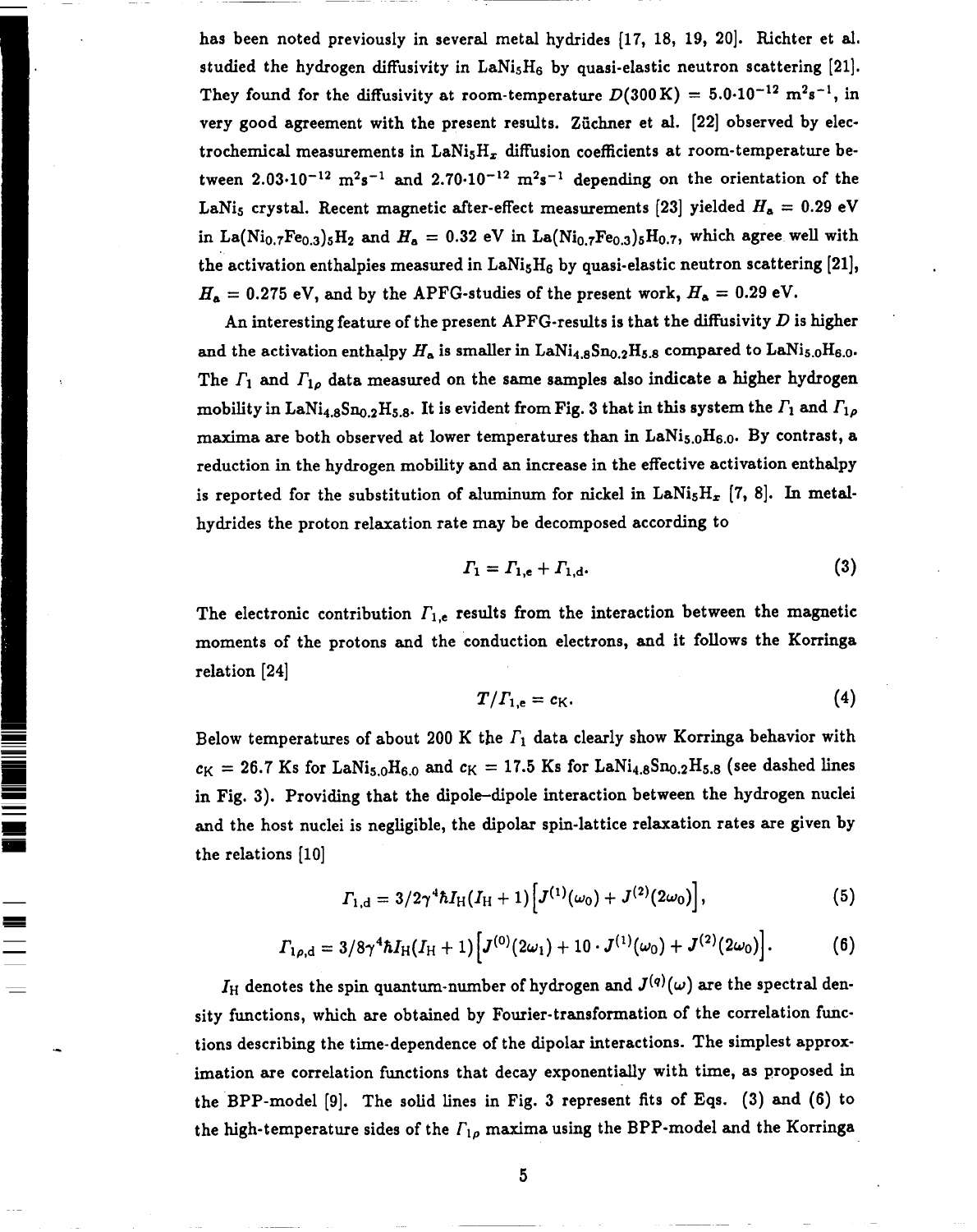product deduced from the  $\Gamma_1$  data below 200 K. The obtained activation enthalpies are  $H_a = 0.31$  eV for LaNi<sub>5.0</sub>H<sub>6.0</sub> and  $H_a = 0.24$  eV for LaNi<sub>4.8</sub>S<sub>n<sub>0.2</sub>H<sub>5.8</sub>. A similar fit</sub> to the  $\Gamma_{1\rho}$  data at low temperatures reveals significantly smaller activation enthalpies, indicating a temperature dependence of the activation enthalpies of hydrogen motion in LaNi<sub>5.0</sub>H<sub>6.0</sub> and LaNi<sub>4.8</sub>S<sub>n<sub>0.2</sub>H<sub>5.8</sub>. Table 1 gives a comparison of the  $H_a$  values mea-</sub> sured by APFG-NMR with those values that have been deduced from the  $\Gamma_{1\rho}$  data in the indicated temperature ranges. A decrease in  $H_a$  with decreasing temperature has been reported previously for hydrogen diffusion in  $\text{LaNi}_{5}\text{H}_{\textbf{x}}$  [5]. It is interesting to note that the  $H_a$  values deduced from the high-temperature sides of the  $\Gamma_{1\rho}$  curves agree within the experimental uncertainty with those measured by APFG-NMR. The  $\Gamma_{1\rho}$ maximum for LaNi<sub>5.0</sub>H<sub>6.0</sub> is observed at about 210K. With the diffusion parameters given in table 1 follows that  $D(210\,\text{K}) = 2.2 \cdot 10^{-14} \text{ m}^2 \text{s}^{-1}$  for LaNi<sub>5.0</sub>H<sub>6.0</sub> and that the same diffusion coefficient is expected for LaNi<sub>4.8</sub>Sn<sub>0.2</sub>H<sub>5.8</sub> at about 180 K. The fact that the  $\Gamma_{1\rho}$  maximum for LaNi<sub>4.8</sub>Sn<sub>0.2</sub>H<sub>5.8</sub> is, indeed, observed at about 180 K indicates that there is neither a pronounced change in the mechanism of long-range difihsion nor any localized motion between about 180 K and 360 K.

The anomalous temperature behavior of the proton relaxation times found for  $\beta$ - $\text{LaNi}_5\text{H}_x$  and related systems lead to the proposition that hydrogen motion consists of simultaneous localized hopping and long-range diffusion processes  $[5]$ . Recent quasielastic and inelastic neutron scattering studies [25, 26] on single-crystal  $\alpha$ -LaNi<sub>5</sub>H<sub>x</sub> stongly support this viewpoint. The neutron scattering data indicated localized motion was confined within hexagons of the 6m hydrogen sites. While differences in occupancy of these between the  $\alpha$  and  $\beta$ -phases could influence localized motion, we believe the same basic process is present in both phases as reflected in the proton relaxation times.

| sample                             | source           | $T$ -range  | $H_{\rm a}$                  | $D_0$                                 | $D(300 \text{ K})$                     |
|------------------------------------|------------------|-------------|------------------------------|---------------------------------------|----------------------------------------|
|                                    |                  | [K]         | $\left[ \mathrm{eV} \right]$ | $[10^{-7} \text{ m}^2 \text{s}^{-1}]$ | $[10^{-12} \text{ m}^2 \text{s}^{-1}]$ |
| LaNi <sub>5</sub> H <sub>6.0</sub> | <b>APFG</b>      | $310 - 365$ | 0.29                         | 3.4                                   | 4.6                                    |
|                                    | $\Gamma_{1\rho}$ | $210 - 300$ | 0.31                         |                                       |                                        |
|                                    |                  | $160 - 200$ | 0.18                         |                                       |                                        |
| $LaNi_{4.8}Sn_{0.2}H_{5.8}$        | <b>APFG</b>      | $270 - 350$ | 0.22                         | 0.36                                  | 9.2                                    |
|                                    | $\Gamma_{1\rho}$ | $180 - 300$ | 0.24                         |                                       |                                        |
|                                    |                  | $120 - 170$ | 0.11                         |                                       |                                        |

:

-

.4

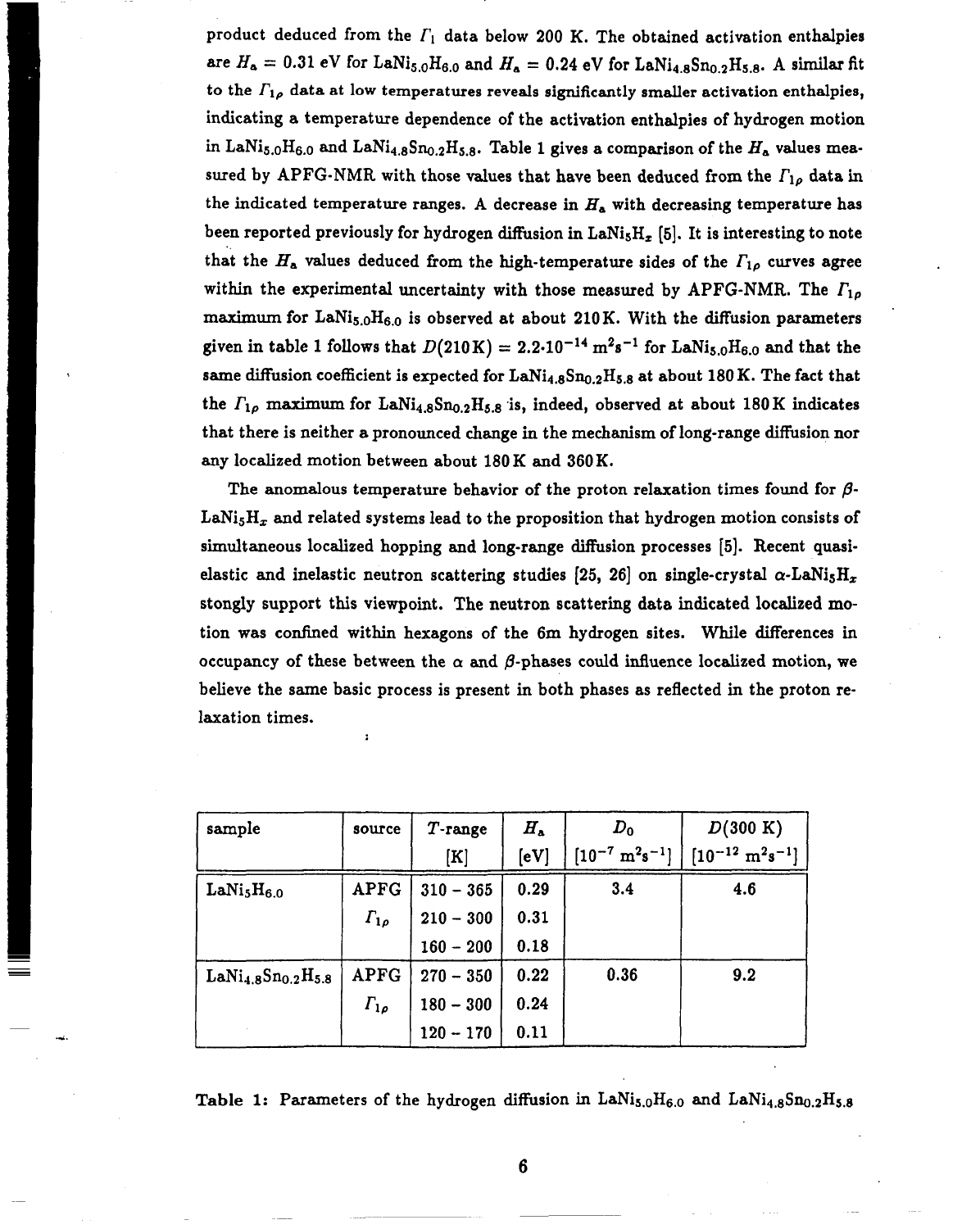obtained by fitting an Arrhenius expression  $D = D_0 \cdot \exp(-H_a/k_BT)$  to the APFG. results. Estimated uncertainties are  $\pm$  5  $\%$  in the activation enthalpies  $H_{\tt a}$  and  $\pm$  20  $\%$ in the pre-exponential factors  $D_0$ . The diffusivities at 300 K,  $D(300 \text{ K})$ , have been calculated from the fitting parameters. The  $H_a$  values deduced from the  $\varGamma_{1\rho}$  data in the indicated temperature ranges are included for comparison.

#### 4. Summary

Direct measurements of the hydrogen diffusivity in LaNi<sub>5.0</sub>H<sub>6.0</sub> and LaNi<sub>4.8</sub>Sn<sub>0.2</sub>H<sub>5.8</sub> were possible by using alternating pulsed field gradients (APFG). Field gradients up to 25 T/m permitted to extend the temperature range compared to previous APFGmeasurements on LaNi<sub>5</sub>H<sub>6.5</sub>. The activation energies  $H_a$  and prefactors  $D_0$  obtained are  $H_a = 0.29 \text{ eV}, D_0 = 3.4 \cdot 10^{-7} \text{ m}^2 \text{s}^{-1}$  for LaNi<sub>5.0</sub>H<sub>6.0</sub> and  $H_a = 0.22 \text{ eV}, D_0 =$  $3.6.10^{-8}$  m<sup>2</sup>s<sup>-1</sup> for LaNi<sub>4.8</sub>Sn<sub>0.2</sub>H<sub>5.8</sub>.

### Acknowledgment

We thank Dr. A. Attalla for assistance with the relaxation time measurements on the  $\text{LaNi}_{4.8}\text{Sn}_{0.2}\text{H}_{5.8}$  sample. This research was partially supported by the United States Department of Energy under Grant DE-FG03-94ER14493. The Jet Propulsion Laboratory is operated by the California Institute of Technology under contract with the U.S. National Aeronautics and Space Administration. Travel support provided by the North Atlantic Treaty Organization through Grant No. 910179 is gratefully acknowledged.

#### Figure Captions

#### Fie. 1

Alternating pulsed field gradient (APFG) sequence. The echo amplitude at  $t = 10 \cdot \tau$ is a function of the diffusion coefficient. The deviation of the gradient pulses from a rectangular shape is somewhat exaggerated. The background gradients  $(G_0)$  are not shown.

# Fig. 2

.

.

Diffusion coefficients *D* of hydrogen in LaNi<sub>5.0</sub>H<sub>6.0</sub> and LaNi<sub>4.8</sub>Sn<sub>0.2</sub>H<sub>5.8</sub> measured by APFG-NMR. The solid lines represent fits of Arrhenius terms to the diffusivities. The fit parameters are given in table 1. For comparison, a fit to the difusivities measured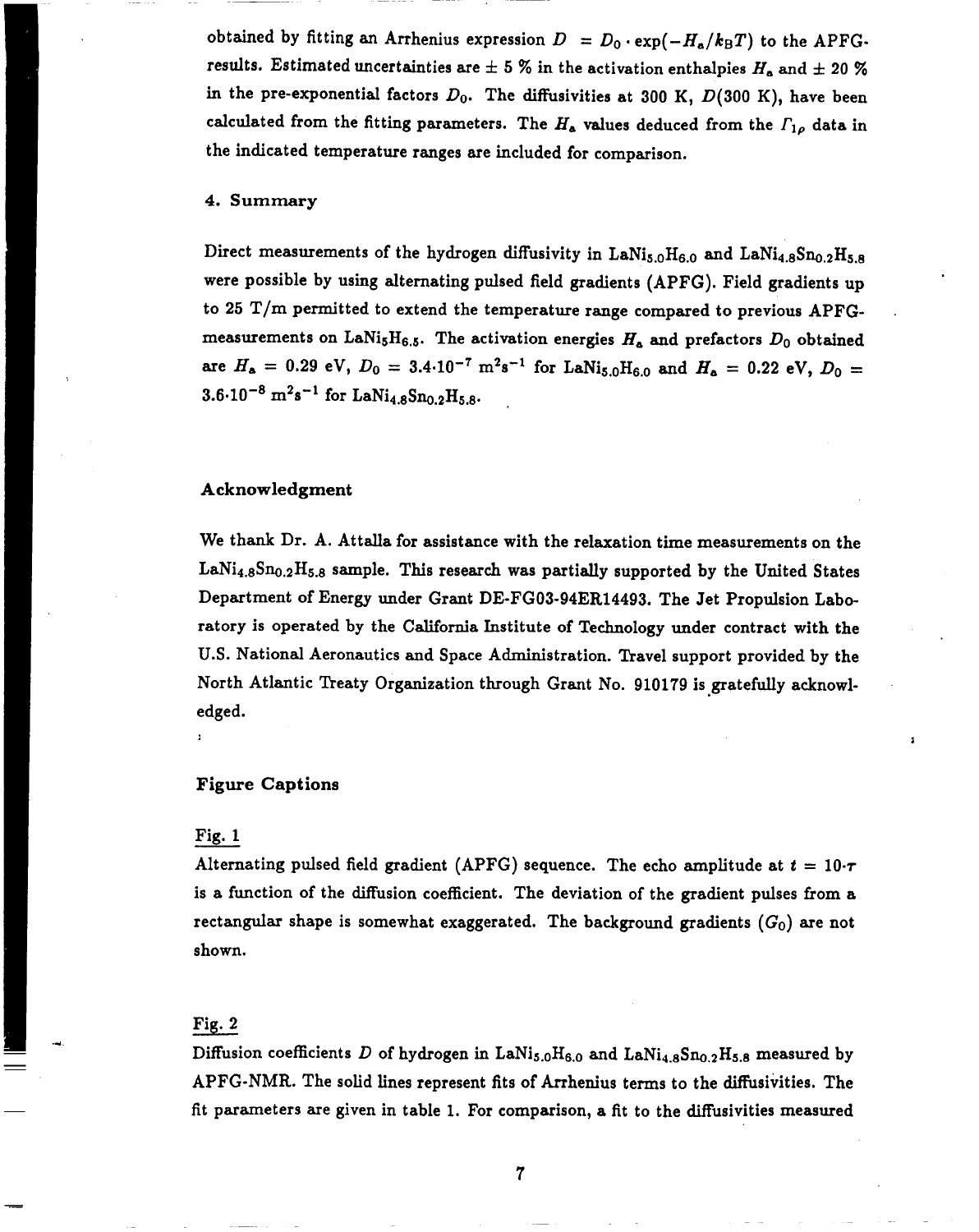by Karlicek and Lowe [12] on LaNi<sub>5</sub>H<sub>6.5</sub> is included as a dashed line.

## Fig. 3

:

—

—

— — . ~

.d.

Proton spin-lattice relaxation rates measured in the laboratory frame  $(\Gamma_1)$  and in the rotating frame  $(\Gamma_{1\rho})$ . The  $\Gamma_1$  data are taken at  $\omega_0/2\pi = 34.5$  MHz. The  $\Gamma_{1\rho}$  measurements were performed at  $\omega_0/2\pi = 34.5$  MHz and  $\omega_1/2\pi = 31.0$  kHz for LaNi<sub>4.8</sub>Sn<sub>0.2</sub>H<sub>5.8</sub> and at  $\omega_0/2\pi = 45.7$  MHz and  $\omega_1/2\pi = 31.0$  kHz for LaNi<sub>5.0</sub>H<sub>6.0</sub>. The dashed lines represent fits of Eq. (4) to the  $\Gamma_1$  data below 200 K. The corresponding Korringa products are  $c_K = 26.7$  Ks for LaNi<sub>5.0</sub>H<sub>6.0</sub> and  $c_K = 17.5$  Ks for LaNi<sub>4.8</sub>Sn<sub>0.2</sub>H<sub>5.8</sub>. The solid lines are fits of Eq. (3) with a BPP-model for  $\Gamma_{1\rho,d}$  to the  $\Gamma_{1\rho}$  data on the high-temperature sides of the  $\Gamma_{1\rho}$  maxima. A fit to the data on the low-temperature side gives significantly smaller activation enthalpies (compare table 1).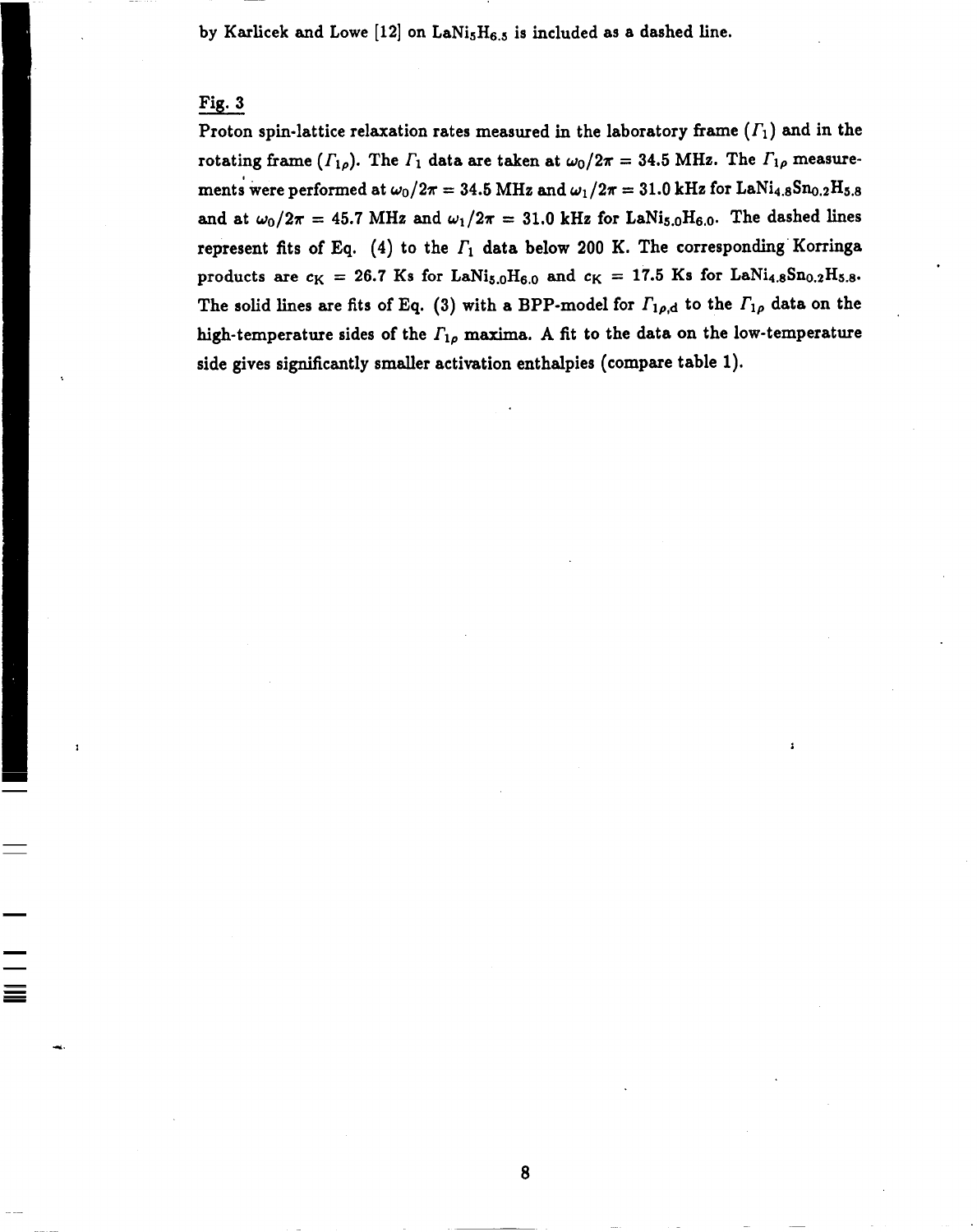# **References**

. .

- [1] R.G. Barnes, W.C. Harper, S.0. Nelson, D.K. Theme, and D.R. Torgeson, J. *Less-Comnaon Met.* 49,483 (1976).
- [2] T. K.. Halstead, *J. Solid State Chem.* 11, 114 (1974).
- [3] T. K.. Halstead, N.A. Abood, and K.H.J. Buschow, *Solid State C'ommun.* 19, 425 (1976).
- [4J **R.F.** Karlicek, Jr. and I.J. Lowe, *J. Less-Common Met.* 73,219 (1980).
- [5] F.E. Spada, H. Oesterreicher, R.C. Bowman, Jr., and M.P. Guse, Phys. *Rev. B* 30, 4909 (1984).
- [6] H. Chang, I.J. Lowe and R.F. Karlicek, in: E.N. Kaufmann and G.K. Shenoy (eds.), *Nuclear and Electron Resonance Spectroscopes Applied to Materials Science,* Elsevier, Amsterdam, p.331 (1981).
- [7] R.C. Bowman Jr., D.M. Gruen, and M.H. Mendelssohn, *Solid State Commun.* 32, 501 (1979).
- [8] **R.C.** Bowman Jr., B.D. Craft, A. Attalla, M.H. Mendelssohn, and D.M. Gruen, *J. Less-Common Met.* 73,227 (1980).
- [9] N. Bloembergen, E.M. Purcell, and R.M. Pound, *Phys. Rev.* 73, 679 (1948).
- [10] R.M. Cotts, in: G. Alefeld and J. Völkl (eds.), *Hydrogen in Metals I*, Springer Berlin etc., p.227 (1978).
- [11] R.F. Karlicek, Jr. and I.J. Lowe, *J. Magn. Res.* 37, 75 (1980).
- [12] R.F. Karlicek, Jr. and I.J. Lowe, Solid *State Comrnun.* 31, 163 (1979).
- [13] S. Luo, W. Luo, J. Clewley, T. Flanagan, and L. Wade, *J. Alloys and Compounds* 231, 467 (1995).
- [14] 13. S. Luo, W. Luo, J. Clewley, T. Flanagan, and R. Bowman, *J. Alloys and Compounds* 231,473 (1995).
- [15] R. C. Bowman, Jr., C. H. Luo, C. C. Ahn, C. K. Witham, and B. Fultz, *J. Alloys and Compounds 217, 185 (1995).*
- [16] B. V. Ratnakumar, C. Witham, R. C. Bowman, Jr., A. Hightower, and B. Fultz, *J. Electrochem. Sot.* 143, 2578 (1996).
- [17] G. Majer, W. Rem, A. Seeger, and R.G. Barnes, Z. Phys. *Chem.,* 181, 187 (1993).
- [18] G. Majer, W. Renz, and R.G. Barnes, *J. Phys.: Condens. Matter*, 6, 2935 (1994).
- [19] U. Kaess, M. Stoll, G. Majer, D.T. Peterson, and R.G. Barnes, *J. Alloys and Compounds* 259, 74 (1997).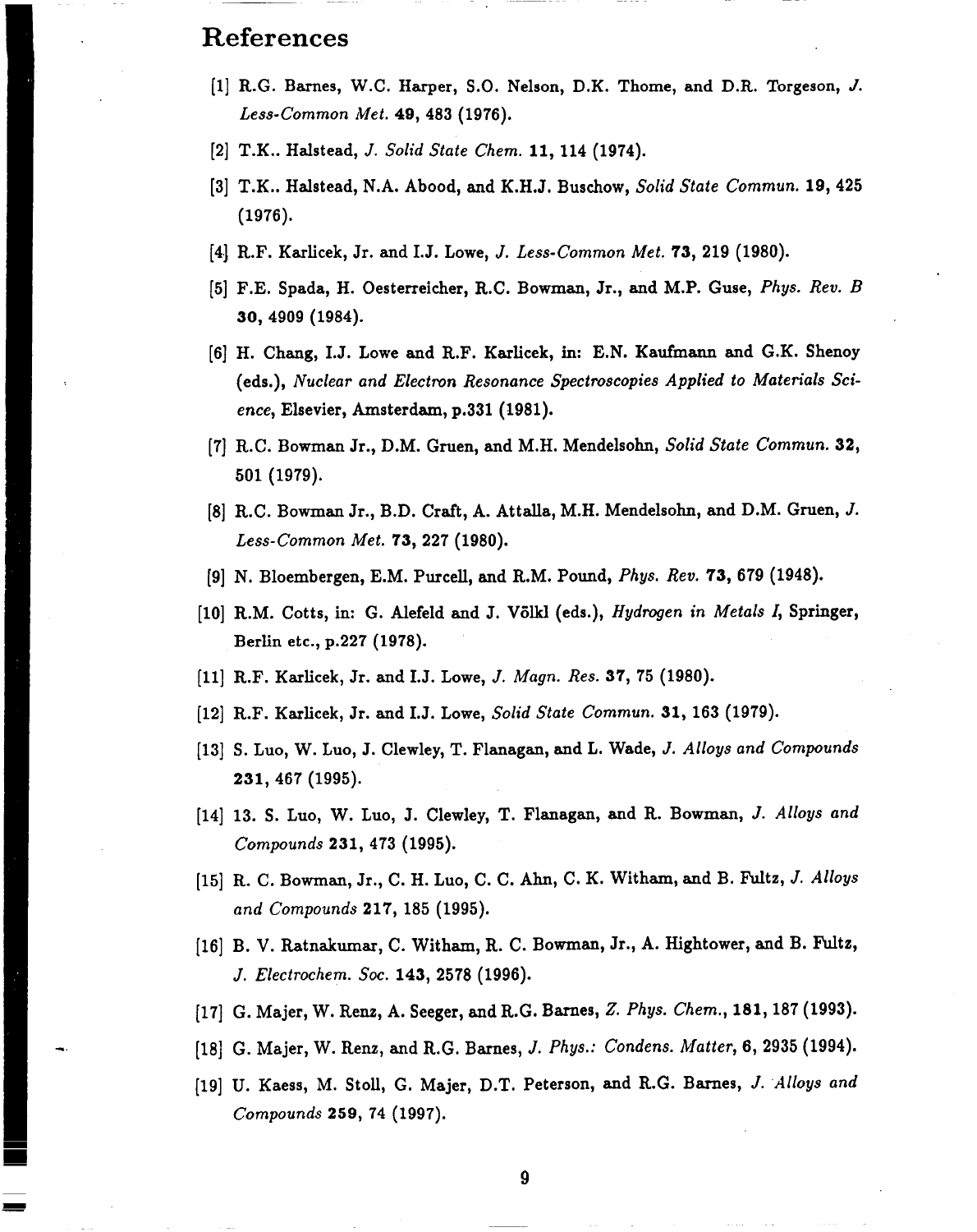- [20] R.G. Barnes, in: H. Wipf (cd.), *Hydrogen in Metals 11/,* Springer, Berlin etc., p.93 (1997).
- [21] D. Richter, R. Hempelmann, and L. Vinhas, *J. Less-Common Met.* 88, 353 (1982
- [22] H. Ziichner, T. Rauf, and R. Hempelxnann, *J, Less-common Met.* 172,611 (1991).
- [23] N. Mornmer, M. Hirscher, and H. Kronmiiller, *J. Alloys and Compounds* 253-254, 390 (1997).
- [24], J. Korringa, *Physics* 16,601 (1950).

**THE REAL PROPERTY AND** 

 $\equiv$ 

- [25] C. Schönfeld, R. Hempelmann, D. Richter, T. Spring, and A. J. Dianoux,  $Physical$ 1? 180& 181,697 (1992).
- [26] C. Schönfeld, R. Hempelmann, D. Richter, T. Spring, A. J. Dianoux, J.J. Rush T. J. Udovic, and S. M. Bennington, Fhys. *Rev. B* 50,853 (1994).

: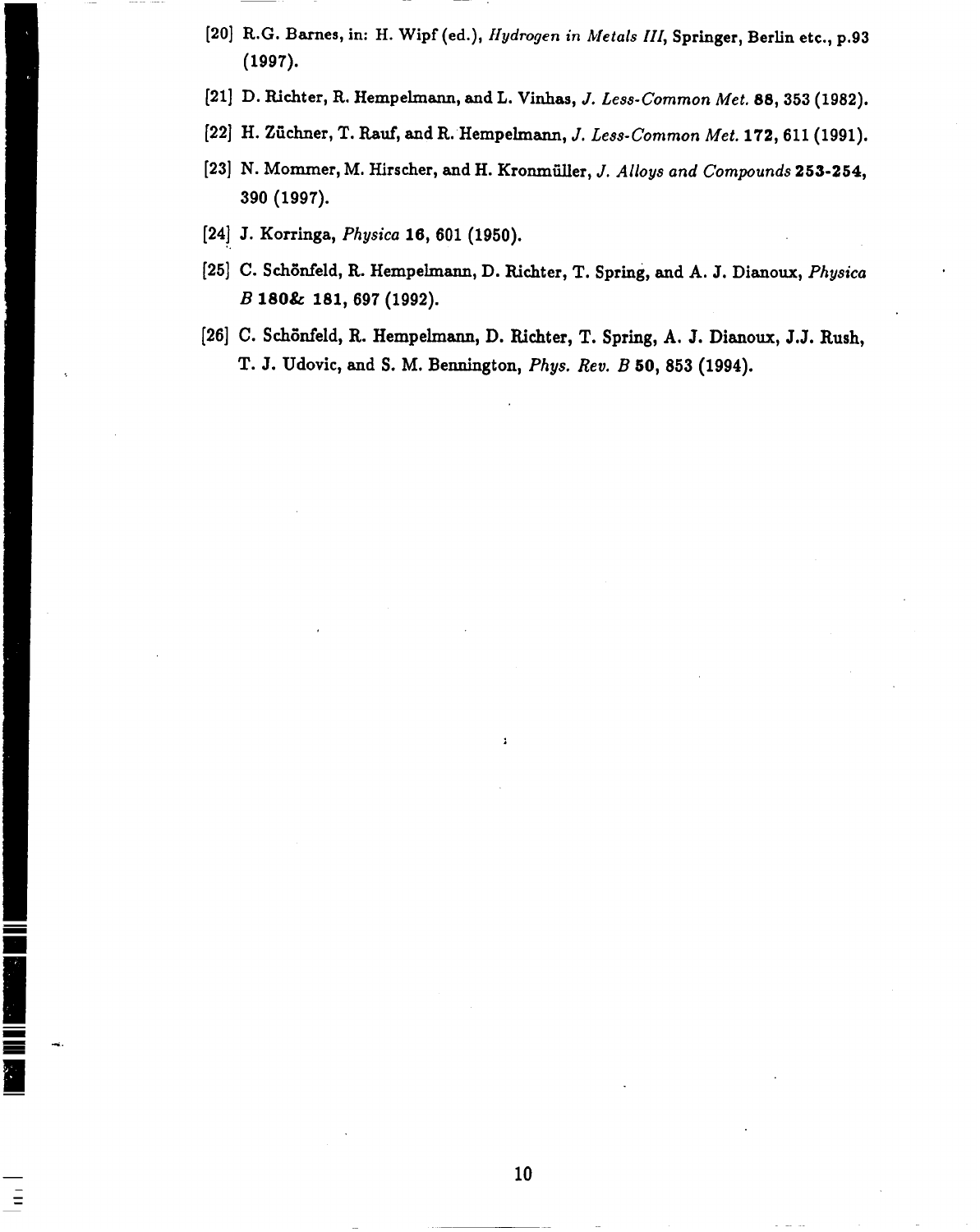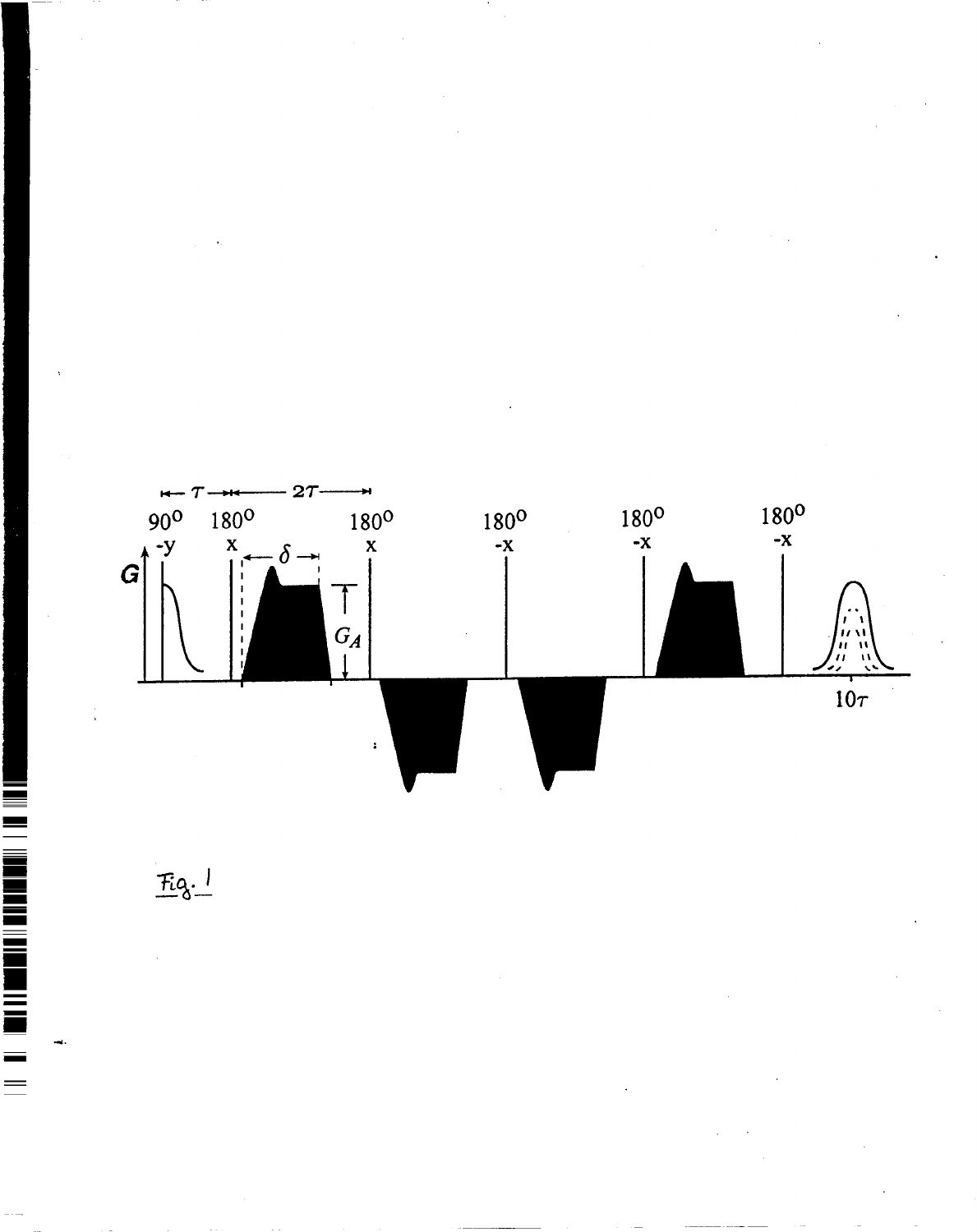

肌膜肌

 $\| \cdot \|$ 

 $\begin{array}{c} \rule{0pt}{2ex} \rule{0pt}{2ex} \rule{0pt}{2ex} \rule{0pt}{2ex} \rule{0pt}{2ex} \rule{0pt}{2ex} \rule{0pt}{2ex} \rule{0pt}{2ex} \rule{0pt}{2ex} \rule{0pt}{2ex} \rule{0pt}{2ex} \rule{0pt}{2ex} \rule{0pt}{2ex} \rule{0pt}{2ex} \rule{0pt}{2ex} \rule{0pt}{2ex} \rule{0pt}{2ex} \rule{0pt}{2ex} \rule{0pt}{2ex} \rule{0pt}{2ex} \rule{0pt}{2ex} \rule{0pt}{2ex} \rule{0pt}{2ex} \rule{0pt}{$ 

 $T_{0}$   $2$